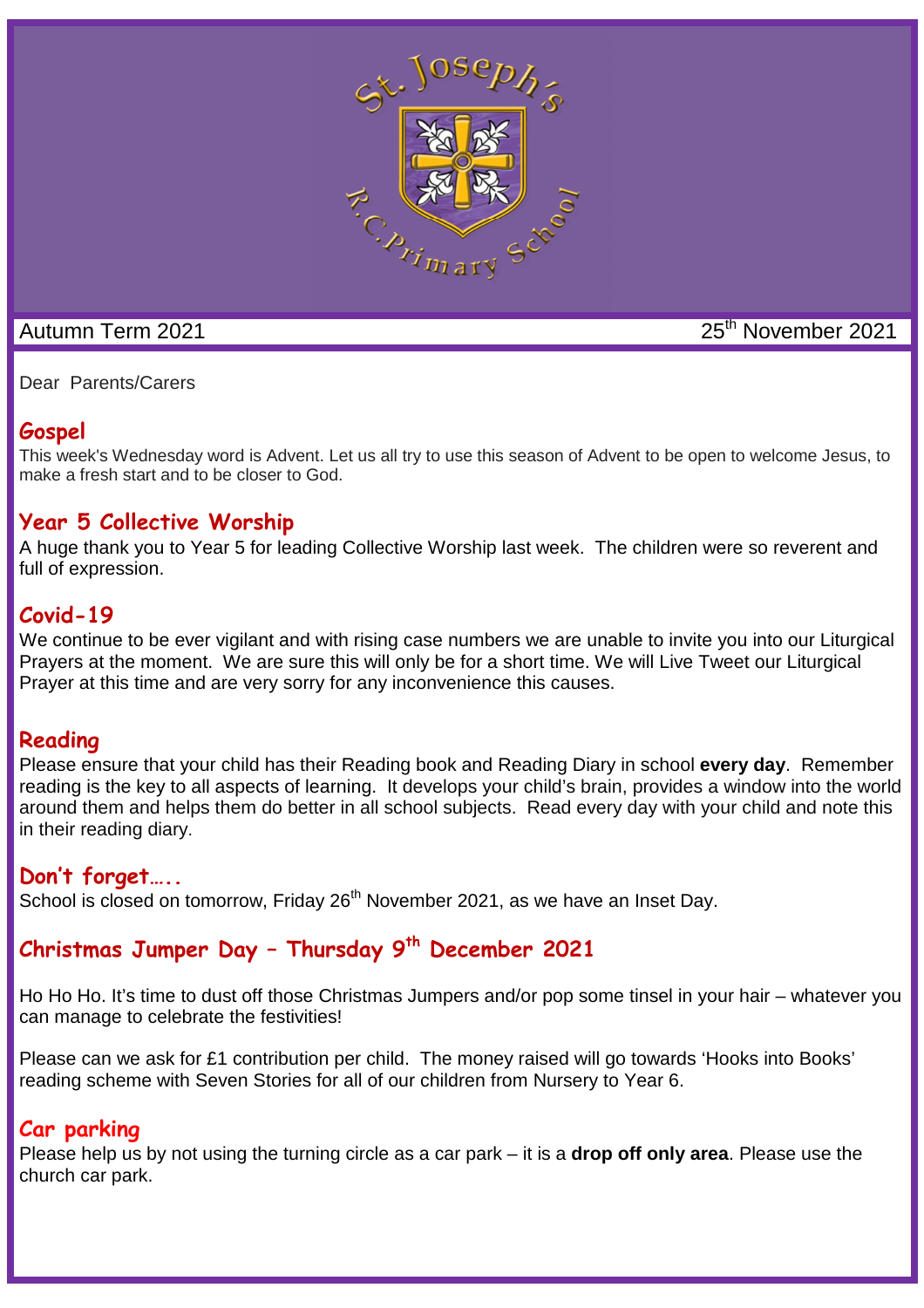## **First Holy Communion Mass – Year 4**

In preparation for your child's First Holy Communion, Father Louis would like your child to attend Mass at least once a month in Church at 9.30am. The dates are below:

| Sunday 28th November             |
|----------------------------------|
| Sunday 12 <sup>th</sup> December |
| Sunday 16 <sup>th</sup> January  |
| Sunday 27 <sup>th</sup> February |
| Sunday 20 <sup>th</sup> March    |
| Sunday 3 <sup>rd</sup> April     |
| Sunday 15 <sup>th</sup> May      |
| Sunday 19 <sup>th</sup> June     |

Your child will sit as a school group at the front of Church where staff/governors from school will be present. It is very important that they learn to take full part in the Mass and this will be the perfect opportunity.

## **Attendance**

Last week's attendance…

| Reception         | 88.9 |
|-------------------|------|
| Year <sub>1</sub> | 91.2 |
| Year <sub>2</sub> | 87.9 |
| Year <sub>3</sub> | 92.6 |
| Year <sub>4</sub> | 92.2 |
| Year <sub>5</sub> | 91.1 |
| Year <sub>6</sub> | 94.9 |

Spike went to Class 6 for the week ending  $19<sup>th</sup>$  November 2021 with a good attendance of 94.9%.

## **Upcoming Events**

## November 2021 26th November Inset Day School Closed  $28<sup>th</sup>$  November First Holy Communion Mass in Church at 9.30am<br> $29<sup>th</sup>$  November Road Safety visiting Reception 29<sup>th</sup> November **Road Safety visiting Reception**<br>30<sup>th</sup> November **Advent Reflection sessions Yea** Advent Reflection sessions Year 3 – Year 6

#### December 2021

| 1 <sup>st</sup> December  | Advent Reflection sessions Year 3 – Year 6                       |
|---------------------------|------------------------------------------------------------------|
| 1 <sup>st</sup> December  | Year 6 Mass in Church 9.15am                                     |
| $2nd$ December            | Year 6 visit to Hylton Castle                                    |
| 7 <sup>th</sup> December  | Storyteller visiting school - Nursery - Year 6                   |
| 8 <sup>th</sup> December  | Year 5 Mass in Church at 9.15am                                  |
|                           | Nursery Nativity Play 9.30am and 2.30pm                          |
| 9 <sup>th</sup> December  | Christmas Jumper Day                                             |
|                           | <b>Christmas Lunch Day</b>                                       |
|                           | Key Stage 1 (Year 1 and Year 2) Nativity Play 9.30am and 2.00pm  |
| 10 <sup>th</sup> December | Key Stage 1 at the Pantomine Oh no they aren't, Oh yes they are! |
|                           | Reception Nativity Play 2.30pm                                   |
| 12 <sup>th</sup> December | First Holy Communion Mass in Church at 9.30am                    |
| 13 <sup>th</sup> December | <b>Nursery Christmas Parties</b>                                 |
| 14 <sup>th</sup> December | <b>Reception Christmas Party Day</b>                             |
| 15 <sup>th</sup> December | Key Stage 1 Christmas Party Day                                  |
|                           | Year 6 Height and Weights                                        |
|                           | Key Stage 2 (Years 3,4,5 and 6) Carol Service in Church 2pm      |
| 16 <sup>th</sup> December | Key Stage 2 Christmas Parties                                    |
| 17 <sup>th</sup> December | Christmas Sing-a-Long 9.30am (children only)                     |
|                           | School closes at 3.20pm for Christmas break                      |